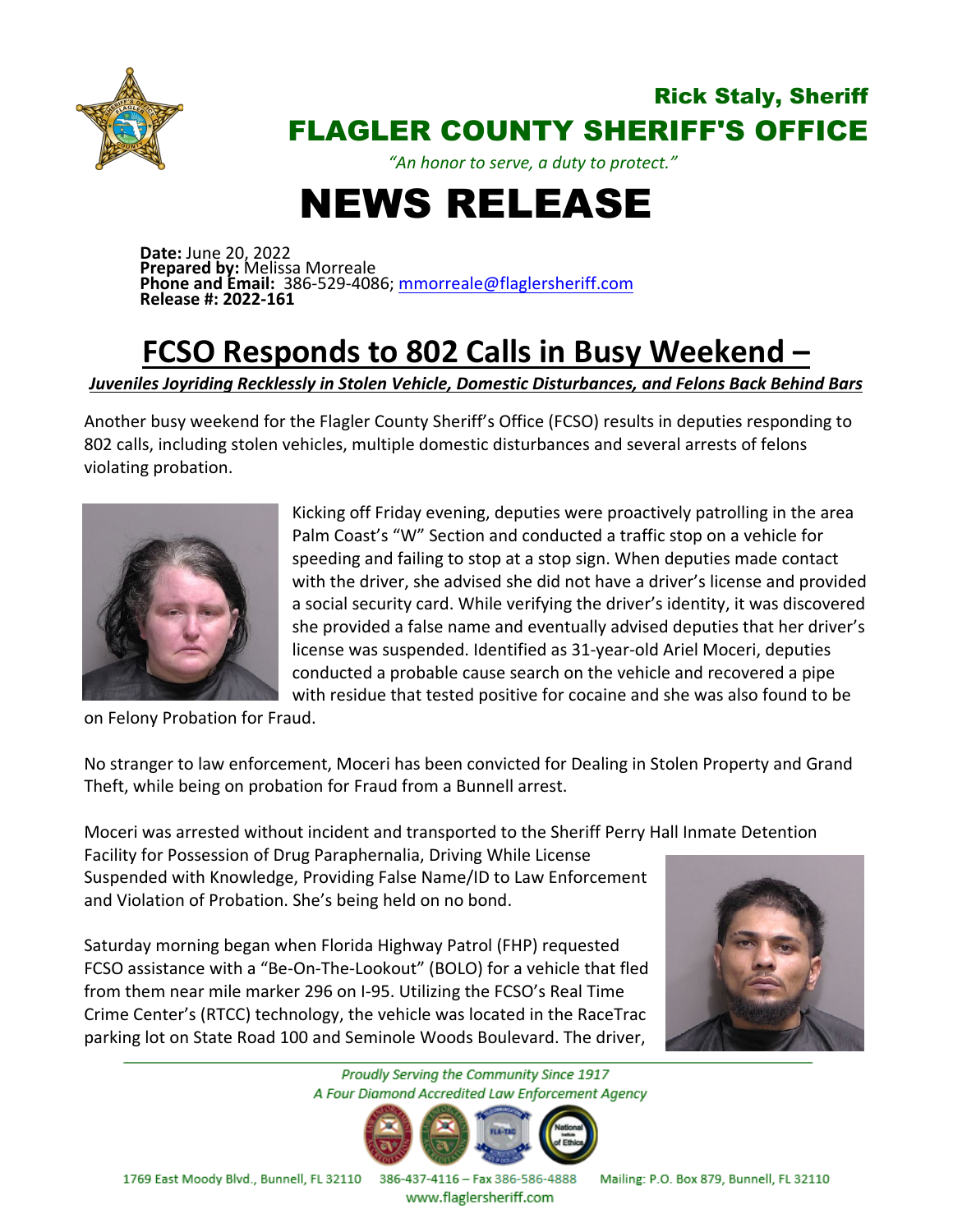identified as 22-year-old Teodoro Diaz, provided a false name to law enforcement while detained and was found to be in possession of 33.7g of marijuana that deputies located in his front pocket, along with \$1,225 in cash. While detained, Diaz advised deputies that his "mom just gives him money from time to time since he's unemployed" but he could not provide an answer to the amount of marijuana found with the cash.

Diaz was found to be on Felony Probation from Bradenton, FL for Possession of Marijuana with Intent to Sell. He was arrested for Possession of Marijuana Over 20g, Providing a False Name/ID to Law Enforcement and Violation of Probation. He's being held at the Sheriff Perry Hall Inmate Detention Facility on no bond.



Kicking off Saturday evening, deputies responded to a residence about a domestic disturbance. The victim reported that he was attacked by 61-year-old Elizabeth Lugger, advising she struck him several times, choked him and pointed a firearm at him. During questioning, the victim told deputies that Lugger was intoxicated, began to argue with him, made statements about wanting him dead and to leave, then became violent. During the altercation, the victim was eventually able to get away when Lugger went into her bedroom, grabbed a firearm and aimed it at the victim as he began to exit the residence.

While speaking with deputies, Lugger made several statements about her being the only one with access to the gun safe, that she "shouldn't have a gun" and the gun safe was open because she "threatened him," advising "I'd kill him." Deputies arrested Lugger and took her to Advent Health – Palm Coast for medical clearance as she appeared to be heavily intoxicated with some blood on her hand and foot. While awaiting medical evaluations, Lugger grew impatient and tried to pull away from deputies, ultimately kicking the deputy in an attempt to get away. The deputy did not sustain any injuries.

Lugger was transported to the Sheriff Perry Hall Inmate Detention Facility where she's being held on no bond. She's facing charges of Aggravated Assault with a Deadly Weapon, Domestic Battery by Strangulation, Aggravated Battery on a Person 65 Years of Age or Older, Use of a Firearm While Under the Influence of Alcohol and Battery on a Law Enforcement Officer.

Early Sunday morning around 4 a.m., deputies responded to a "P" Section residence about a reckless driver. The reporting party advised there was a male in a grey SUV traveling at a high rates of speed. A BOLO was issued and an SUV matching the description was observed turning onto Perkins Lane. The vehicle was then observed by deputies multiple times driving recklessly through the streets. Due to the vehicle's driving pattern including without headlights on, deputies did not actively pursue the vehicle.

The vehicle was then observed making an erratic turn onto Belle Terre Parkway, causing the driver to lose control and strike a telephone pole. Deputies attempted a traffic stop near Pacific Drive before it

Proudly Serving the Community Since 1917 A Four Diamond Accredited Law Enforcement Agency 1769 East Moody Blvd., Bunnell, FL 32110 386-437-4116 - Fax 386-586-4888

www.flaglersheriff.com

Mailing: P.O. Box 879, Bunnell, FL 32110